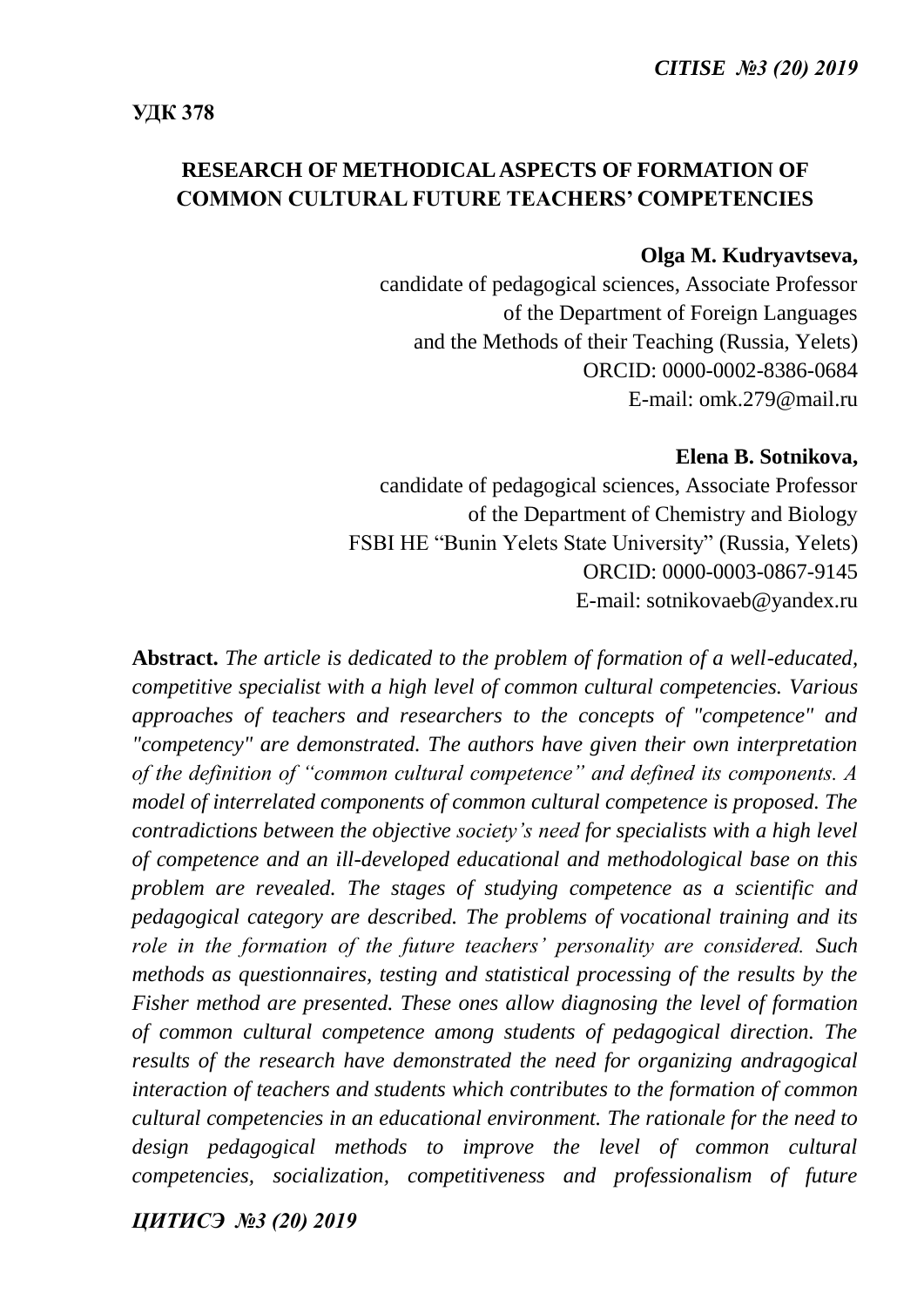*teachers is given. The article can be useful for modeling a certain psychological, pedagogical and educational methodological educational environment aimed at the formation of students' common cultural competencies to ensure the further development of teachers' common professional competence.* 

**Keywords:** *common cultural competencies, competence, common cultural and professional competence, students, culture, value orientations, pedagogical activity.*

The current situation in Russia is accompanied with an exacerbation of social, economic, political and as a result spiritual and moral problems. Have been changed ideals and values, the complication of social culture are reflected in the younger generation first of all. Up-to-day problems of society define the tasks for higher education such as the choice of new methods of modern teaching, the improvement of education, the activation of innovative processes in practice and theory which stimulates the creation of new directions in future specialists' training. These facts primarily apply to higher professional education, the main goal of which is to meet the needs of society for specialists who are able to adapt quickly to the requirements of the formative labour market. One of these areas is the competence approach which has gained particular popularity last years.

The competence oriented standards and curricular reflect the transition from the classical disciplinary substantive knowledgeable subject stereotype to the updated practical oriented model for the formulation and solution of pedagogical problems in Russian and European education. This paradigm defines higher requirements for the result of higher education which are reflected in the integral concept "competence" that is backbone and determines the success of the educational process. It logically causes the change of the teaching strategy, the assessment and the learning which aimed to the formation of certain general educational competencies of different content and purpose.

The goal of our research is to analyze the peculiarities of the formation of common cultural future teachers' competences in the process of vocational training at the university. The theoretical (investigative and historical analysis of literary sources) and empirical (modeling, questioning and statistical processing of results) methods were used in the process of our research. The study material for the research was to study the educational and scientific surveys of domestic and foreign educationalists on this theme.

The modernization and reorganization of the higher education system in the second half of the twentieth century has caused the interest in competence oriented education. The first differences between definitions "competence" and "competency" appeared that period of time. Translated from the Latin language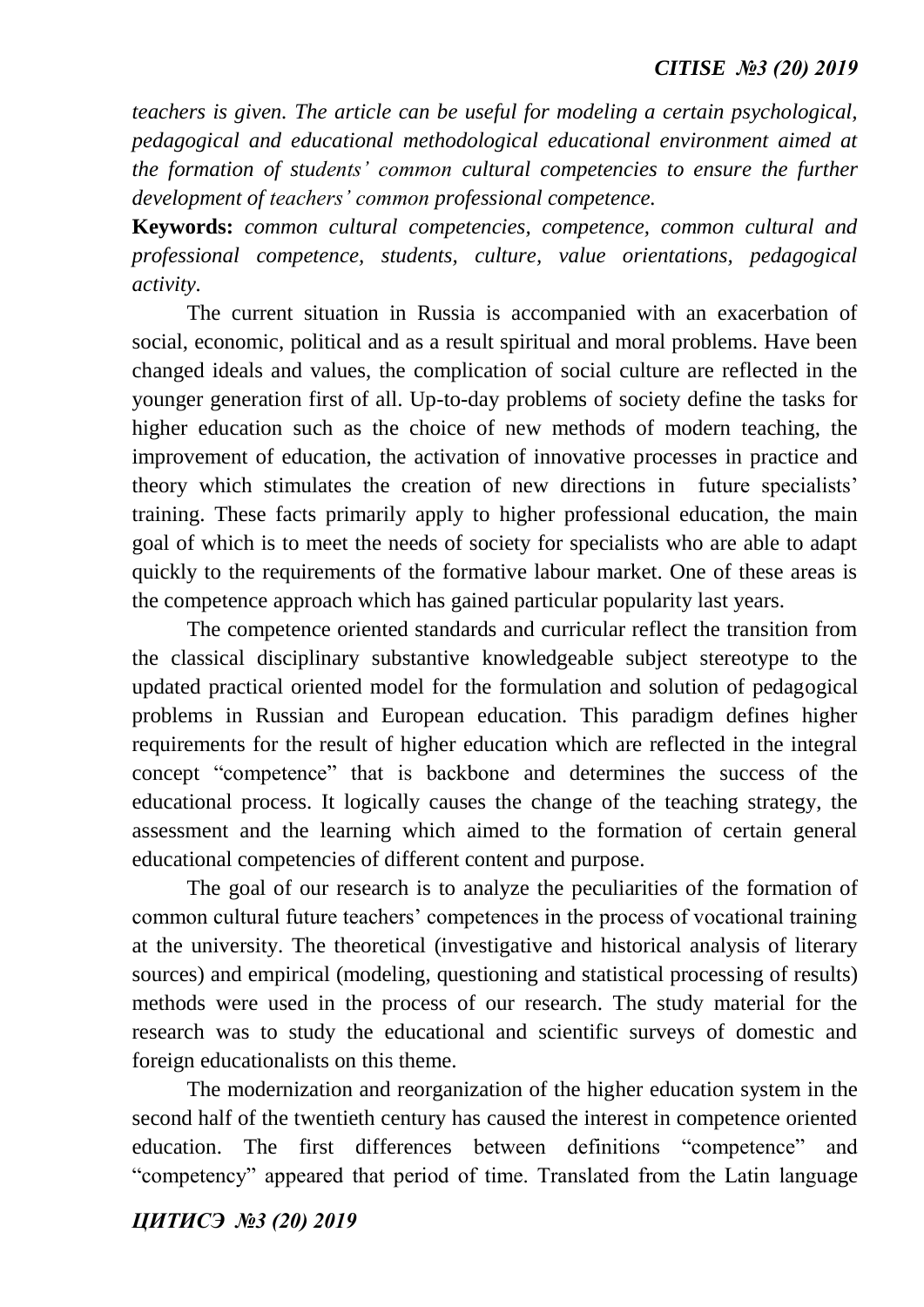"competence" (competentia) is compliance, means a range of issues and topics in which a certain person is sufficiently knowledgeable and experienced.

At the moment, the science has accumulated quite a lot of material that allows to identify and classify various types of key, professional and personal competencies such as instrumental, educational and cognitive, reflective, informational, communicative, social and many others. However the analysis of the scientific literature has shown that there are different points of view on the essence of the terms "competence", "competence approach", and "competency". We agree with the opinion of I. V. Konyakhina [2012 p.69] who indicates that there is no unambiguous definition of the concepts "competence" and "competence" in modern pedagogy, at the moment, and therefore, the general understanding of" the competence approach" cannot be formulated.

So M. S. Mamontova [2012 p.9] highlights the informational competence, considering that it is a personality quality based on the ability to use informational and communicative technologies to solve social and professional tasks as well as the desire for self-improvement in a dynamic informational society.

E. R. Sukiasyan [2008 p. 107] has a slightly different opinion. He points to competence as a certain amount of knowledge to judge something.

V. C. Klyuev [2011 p.206] considers the most significant managerial competencies which he defines as a complex of versatile but interrelated aspirations for productive activity, based on the abilities to study, analyze and apply scientific methods for collecting and processing information; to the management of professional innovations as well as the readiness for social professional partnership; to the use of legal documents and the ability to make the right management decisions in the subject area of professional activity.

V. L. Akapiev thinks that competence cannot be transferred so as knowledge. It is based on awareness, personal experience and "individual pedagogical signs", which are connected with the teacher's general culture, worldview and striving for continuous improvement [ 2013 p.1405].

A. A. Verbitsky and O. G. Larionova share the concepts of competency and competence on the basis of objectivity and subjectivity of the conditions of activity. To their mind, the competencies are the rights, responsibilities and regulations. The competencies have been represented by the scientists as the knowledge, skills, motives and professional qualities of the specialist. [Verbitsky A.A., 2009 p.113].

Such researchers as O. V. Kalashnikova [2013], M. G. Vokhrysheva [2012], S. L. Troyanskaya [2016] and others have contributed to the study of various aspects of the definition of "competency". Despite of the amphiboles of the term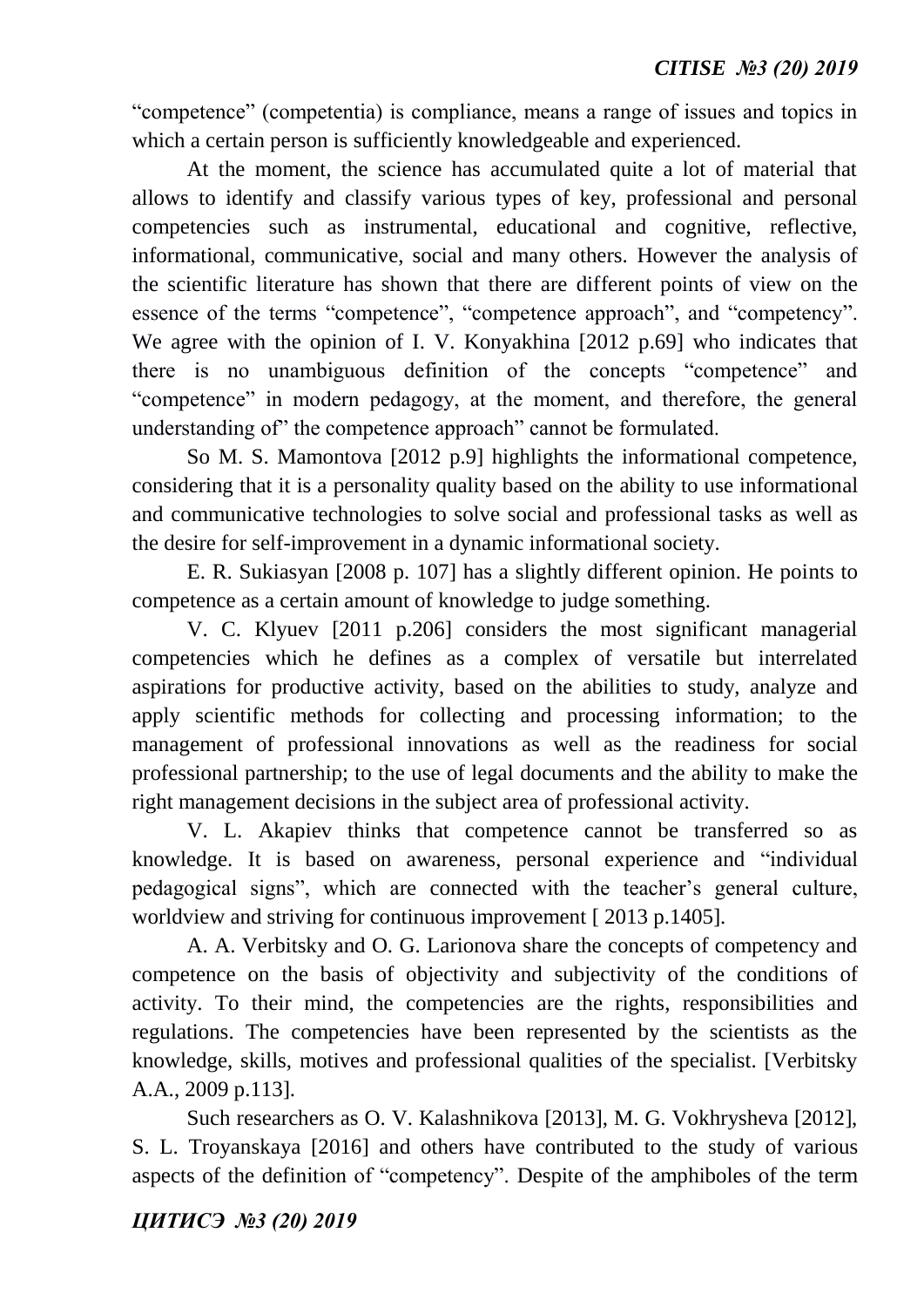"competency" it usually includes such elements as knowledge, skills and abilities in a particular type of activity. We tend towards an integrated definition of competence serving as personal category that includes many interrelated elements such as abilities, the desire for self-education, motives and awareness of responsibility. Further we suggest the competence is the inner knowledge and spiritual potential which makes possible the successful fulfillment of social and professional tasks in the field of cultural contexts and meanings.

The fifth paragraph of "Requirements to the results of mastering a bachelor's curricular" of the Federal state educational standard of the higher education in the direction of preparation 44.03.01 "Pedagogical education" specifies that the graduate must have a certain set of common cultural competencies [FSES HE Portal]. For the formation of them, the problem of the educational process in the University should be considered in the whole without taking the student from the social environment of which he is a representative. It is known that the student is an integral part of a single social organism which is constantly changing under the influence of social and economic, political, social and cultural conditions which influences on the development of the student's personality. That is why the formation of common cultural competencies of the future teacher is the most important task in the training of young professionals.

The analysis of references has shown the different approaches to the components of common cultural competencies. The problem of aggregating the definitions "a common cultural competence" and "a competency" has allowed us to offer the own model of common cultural competence which finally determines the level of professionalism of the future teacher and is one of the most important conditions for successful teacher's work.



*ЦИТИСЭ №3 (20) 2019*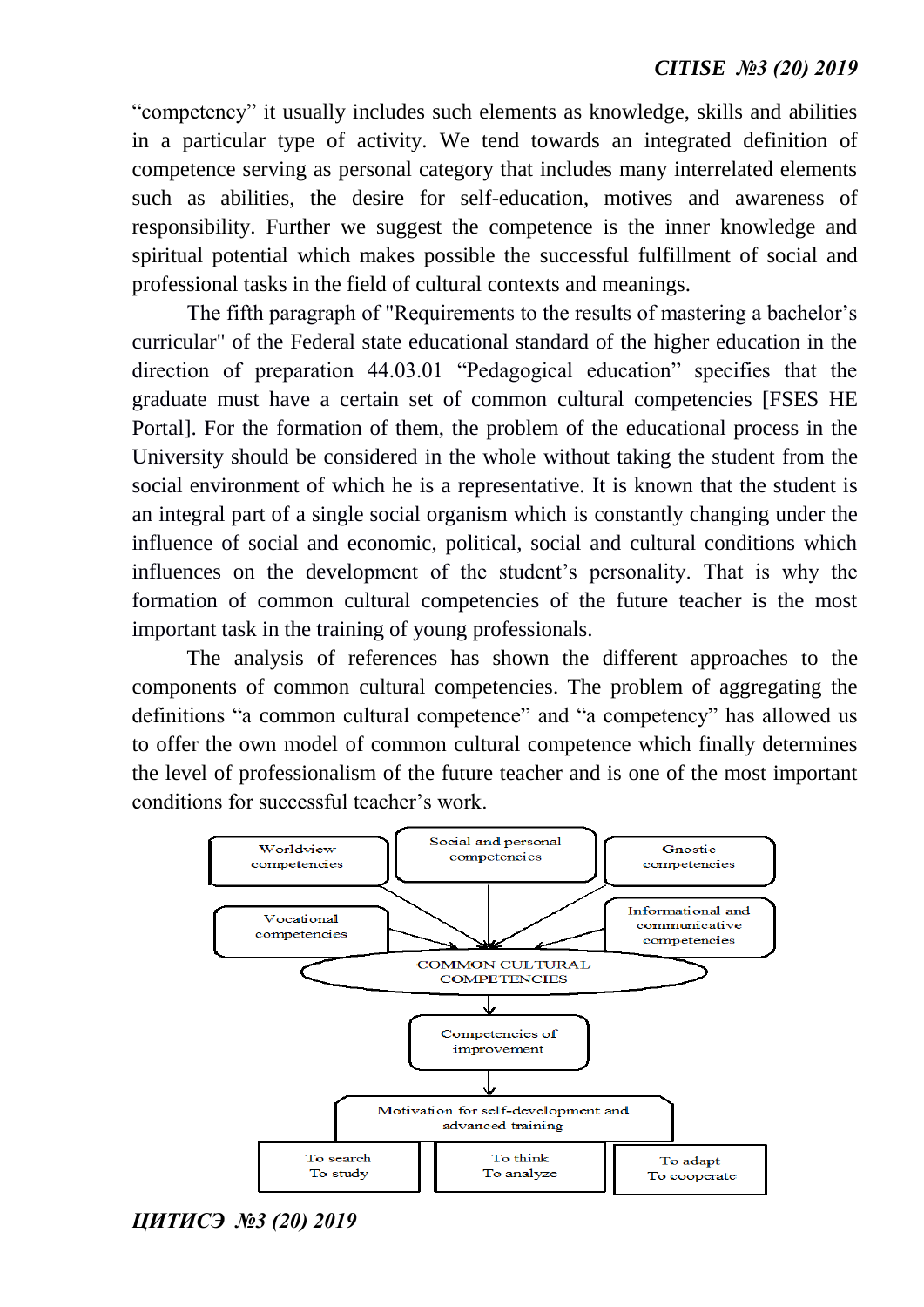## *Figure1. Components of common cultural competence*

Despite the different approaches of scholars to the components of common cultural competence it is considered to be the main component in the pedagogical skills and teacher's professionalism. Thus the set of competencies of the FSES HE includes CC-4 which determines the ability to communicate orally and in writing in Russian and foreign languages to solve the problems of interpersonal and intercultural interaction. This competence is the basis of cooperation and initiative. It is formed throughout the period of training preparing future teachers to interact with colleagues and children. According to the authors of the article, written forms of communication contribute to the development of students' abilities to rationally complete the written form of language and include multicomponent student skills, such as:

1. Independent search for information to solve various educational problems as well as for self-study and independent cognitive activity.

2. The comprehension of the text as a text organized activity.

3. The evaluation of the information which has been obtained during studying.

4. The transformation of acquired knowledge in accordance with previously set goals.

5. The use of acquired knowledge and personal experience to create new educational and methodological developments for various purposes.

Oral communication is based on verbal transmission and perception of learning information through communication. Everyone is allowed to develop skills for conducting discussions, public speech and to form a complex of such skills as:

1. Effective participation in debates on a given topic.

2. Presentation of reports.

3. Preparation and organization of oral presentations.

To determine the level of common cultural competence of students of pedagogical direction, the authors of the article have conducted the research which includes a method of assessing the degree of individual's social intelligence – the ability to communicate easily, to interact successfully and to establish contacts in social structures, to lead effective group work. Such component of common cultural competence as motivational and value one was diagnosed. It is the basis for the formation of CC-4. The value principles act as the basis of the personality's forming communicative system and are based on self-consciousness and selfawareness, the desire to communicate.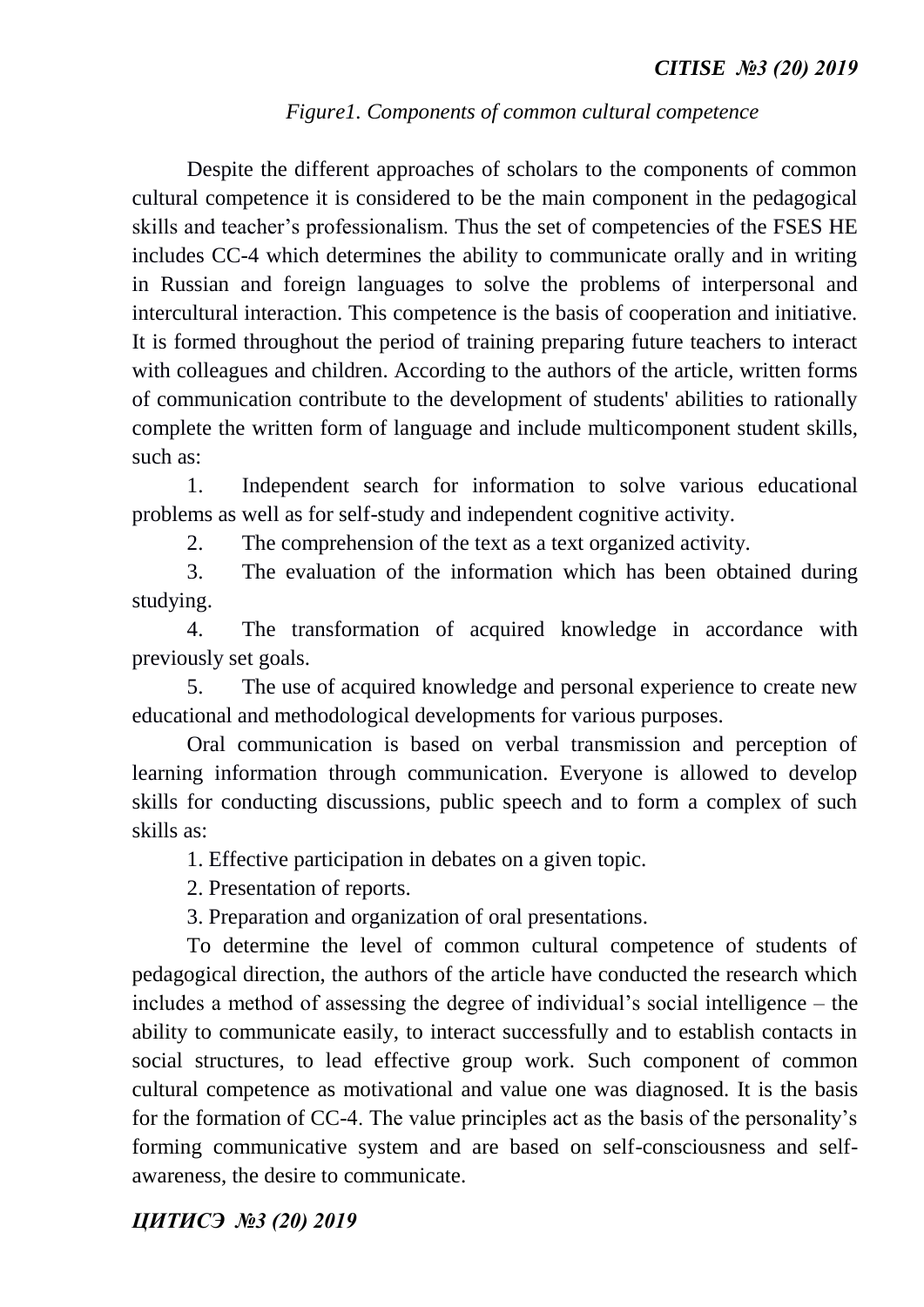Motivation is of great importance in the development of the personality of any specialist, in the regulation of his/her behavior and activities. It is a wellknown fact that the professional sphere is an opportunity to meet the need for communication for one person, for the other it is a source to earn, and for the third one the professional environment has no value. Thus comparing the prevailing value orientations of the individual with the dominant position of life for him it is possible to determine the individual's dominant orientation. To determine the dynamics of the motivational value component, we used such empirical methods as testing and statistical data processing using the Fisher Criterion (φ-criterion). Using this criterion we estimated the reliability of the differences between the percentages of the two samples in which the effect of interest had been registered. The essence of the Fisher angular transformation is to transfer the percentage to the central angle. A larger percentage will correspond to a larger angle φ, and a smaller fraction will correspond to a smaller angle.

 $\varphi = 2$  arcsin  $\sqrt{P}$ , P is the percentage expressed in unit fractions.

As the divergence between the angles φ1 and φ2 increases and the number of samples increases, the value of the criterion also increases. The greater the value of φ the differences are more likely to be significant.

It is necessary to formulate statistical hypotheses using the Fisher criterion:

1. H0: the percentage of students who exhibit the studied effect in sample 1 (after experiment) is no more than it is in sample 2 (before experiment)

2. H1: the percentage of students who show the studied effect in sample 1 (after experiment) is greater than it is in sample 2 (before experiment).

The following research work was conducted:

1. Studying of the motivational sphere through the ranking of the motives of duty and responsibility; self-determination and self-improvement; wellbeing and motivation of prestige; motivation to avoid trouble.

2. We carried out diagnostics of value orientations relying on the model of value orientations by M. Rokich which allows to determine the individual's orientation and to evaluate his/her attitude to the environment, to other people, to himself/herself as well as personal perception of the world, key motives of actions.

3. The definition of the level of empathic tendencies was carried out using the method of A. Mehrabien, N. Epstein "Questionnaire for the diagnosis of the ability to empathy". This questionnaire is used to determine the ability of an individual to empathize, to emotional responsiveness, the ability to listen and hear the interviewer, the ability to understand another person putting himself/herself in the other's shoes. For the future teacher empathy is a fundamental feature that helps to balance interpersonal relationships as it helps to resolve conflict situations by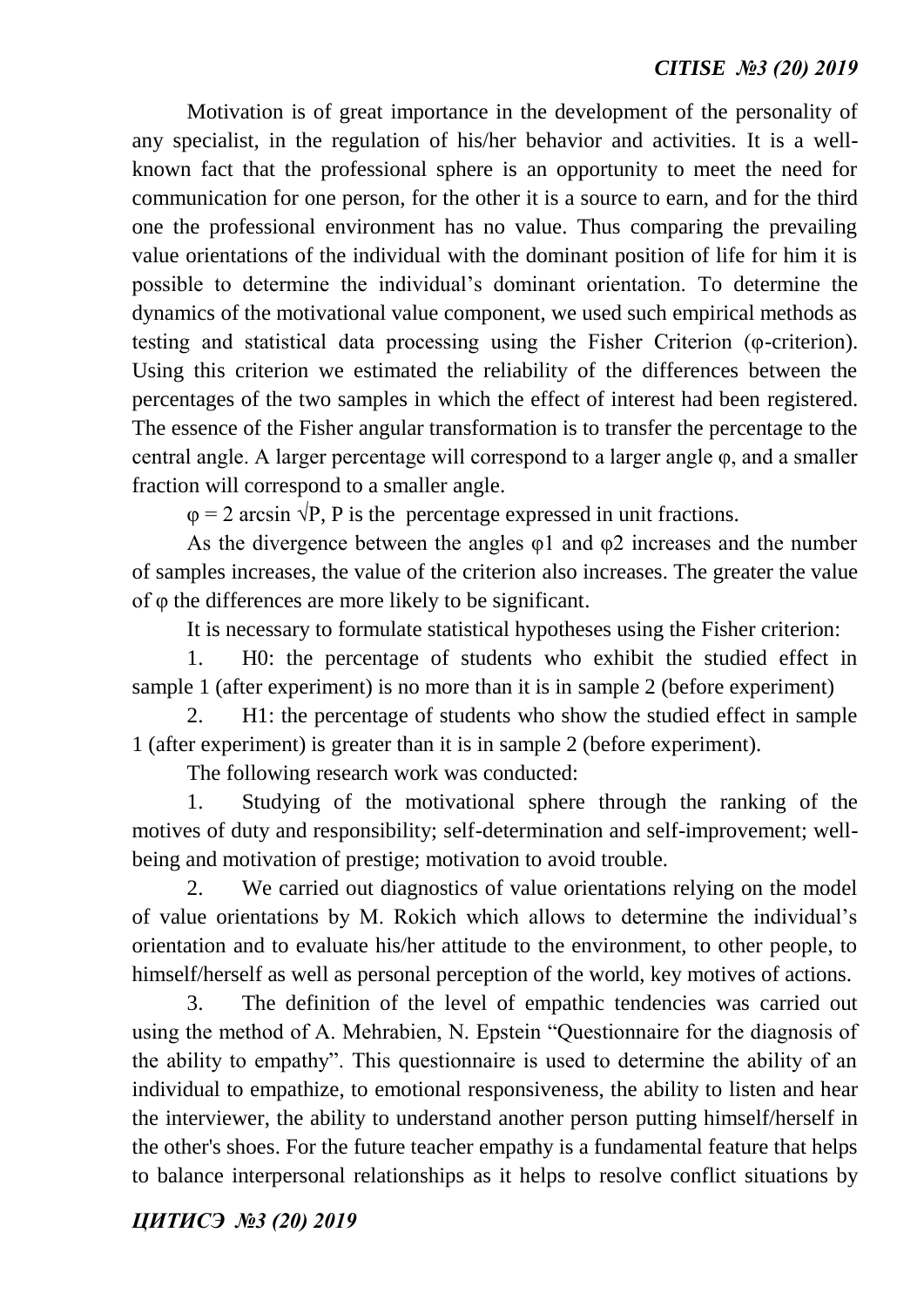consensus and compromise which is the basis of pedagogical success as it makes human behavior socially adapted.

The data which we have obtained show ambiguous results. On the one hand, the average rates in the middle courses on all three criteria are lower than those ones of the first-year students, but the level of the graduates' personality traits has rather high value. This fact suggests that we have been studying a group of students who are typical representatives of social active students with a wide range of communication, competitive enough, prone to self-development and selforganization, committed to career growth and is able to defend own opinion. But studying of the motivational and valuable side of the youth's personality has shown that a certain group of students needs further serious and systematic work aimed at correcting, developing or even forming communicative abilities. This work will be more effective and efficient if it is carried out on the basis of the student centered principle of learning including informative and material component of moral and spiritual culture by integrating technology and synergistic approach in training of the future teachers. Common cultural competence makes everyone to navigate easier in different areas of a person's social life, harmonizes the inner world and predetermines a positive result and recognition in both social and professional activities.

Thus the conducted research allows to conclude that the common cultural competencies defined by the Federal State Educational Standards of Higher Education are the key to successful professional pedagogical activity. But the problem of general cultural competence is unresolved yet nowadays. Culture itself is a complex, multifaceted phenomenon. It is a creation of a person and, the same time it is a regulator of human activity. It influences on an individual to become a person and a teacher to become a professional who requires enormous mental, emotional and volitional, emotional and moral expenses. The common cultural competence is able to be a promising strategy not only in teachers' training but also in the development of education based on a spiritual and moral basis as education is a mechanism of the human culture and civilization as a whole.

### **References:**

1. Akapyev V. L., Nemykin N.V., Nemykin N.I. The role of the competence approach in modern education. / Fundamental research. - 2013. - No. 11 (Part 7) pp. 1402-1406.

2. Verbitsky A. A., Larionova O. G. Personality and competence approaches in education: problems of integration. Moscow: Logos, 2009.- 336 p.

3. Vokhrysheva M. G. Bibliography and culture. M., 2012.- 246 p.